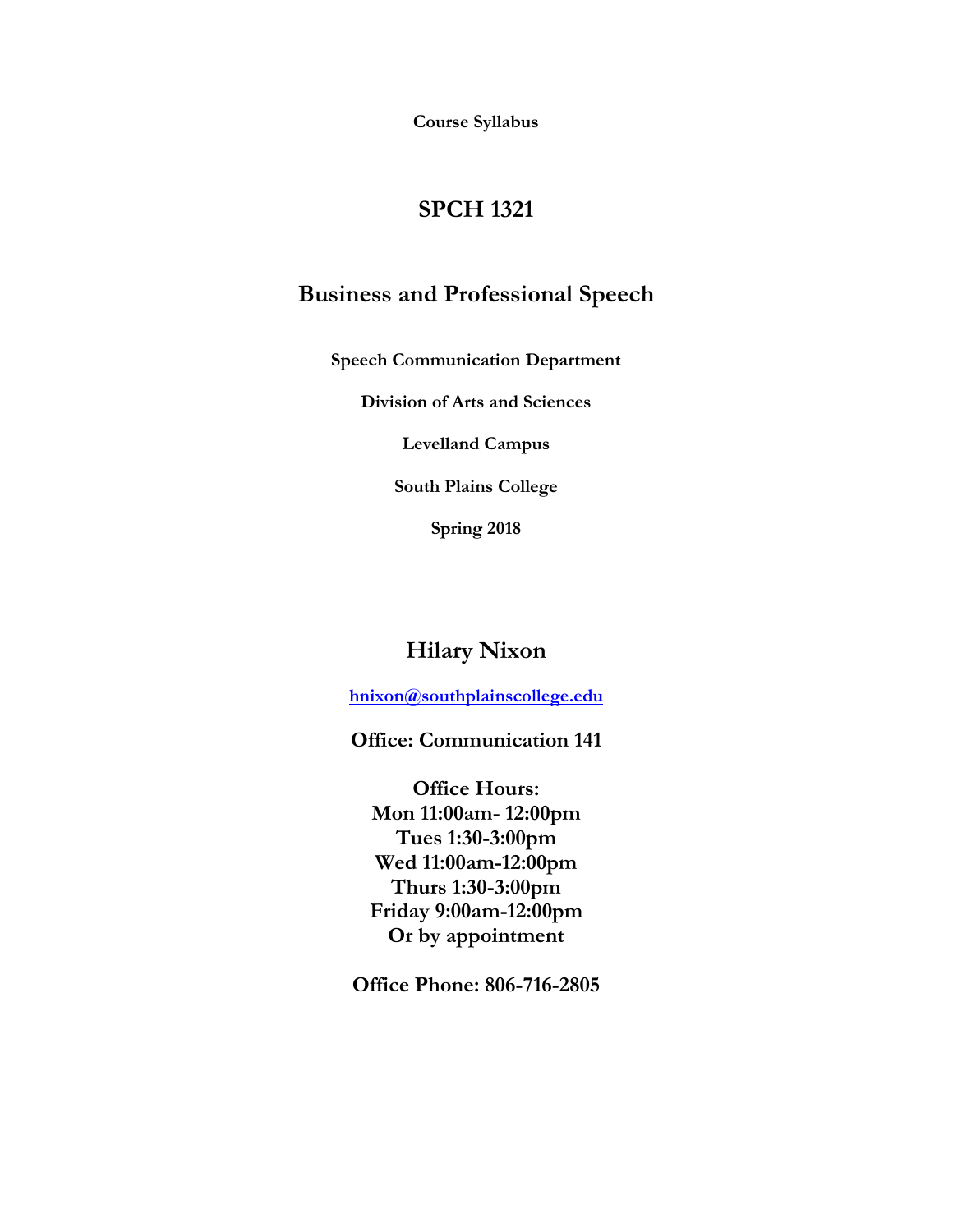## **Course Syllabus SPCH 1321 Business and Professional Speech**

**Department:** Communication Department **Discipline:** Speech Communication **Credit:** 3 hours lecture This course satisfies a core curriculum requirement in Speech

**Prerequisites:** There are no prerequisites for this course. **Available Formats:** conventional/hybrid **Campus:** Levelland

**Textbook:** Verderber, R. F., Sellnow, D. D., & Verderber, K. S. (2018). *The Challenge of effective speaking in a digital age* (17th ed.). Boston, MA: Cengage Learning. ISBN: 9781337574402

## **Supplies:**

- 1. Text
- 2. Notebook(s) and pen/pencil/highlighter
- 3. Choice of sensory aid materials for oral presentations
- 4. Access to a computer for online activities

# **Course Description**

This course includes the basic principles of speech applied to communications in business and professional settings. The course emphasizes practice in the construction and delivery of various types of speaking situations and the application of interpersonal skills that occur in a business, organizational, or professional setting.

# **Core Objectives satisfied:**

- Communication Skills to include effective development, interpretation and expression of ideas through written, oral and visual communication
- Critical Thinking to include creative thinking, innovation, inquiry, and analysis, evaluation and synthesis of information
- Team Work to include the ability to consider different points of view and to work effectively with others to support a shared purpose or goal
- Social Responsibility to include intercultural competence, knowledge of civic responsibility, and the ability to engage effectively in regional, national, and global communities
- Personal Responsibility to include the ability to connect choices, actions and consequences to ethical decision-making

# **Course Purpose**

The Business and Professional Speech course explores the basic principles of oral communication applied to the communication needs of the business or professional person. The course provides practice in the research, construction, and delivery of various types of oral presentations and in the application of interpersonal, interviewing, and small group skills that occur in business, organizational, or professional settings.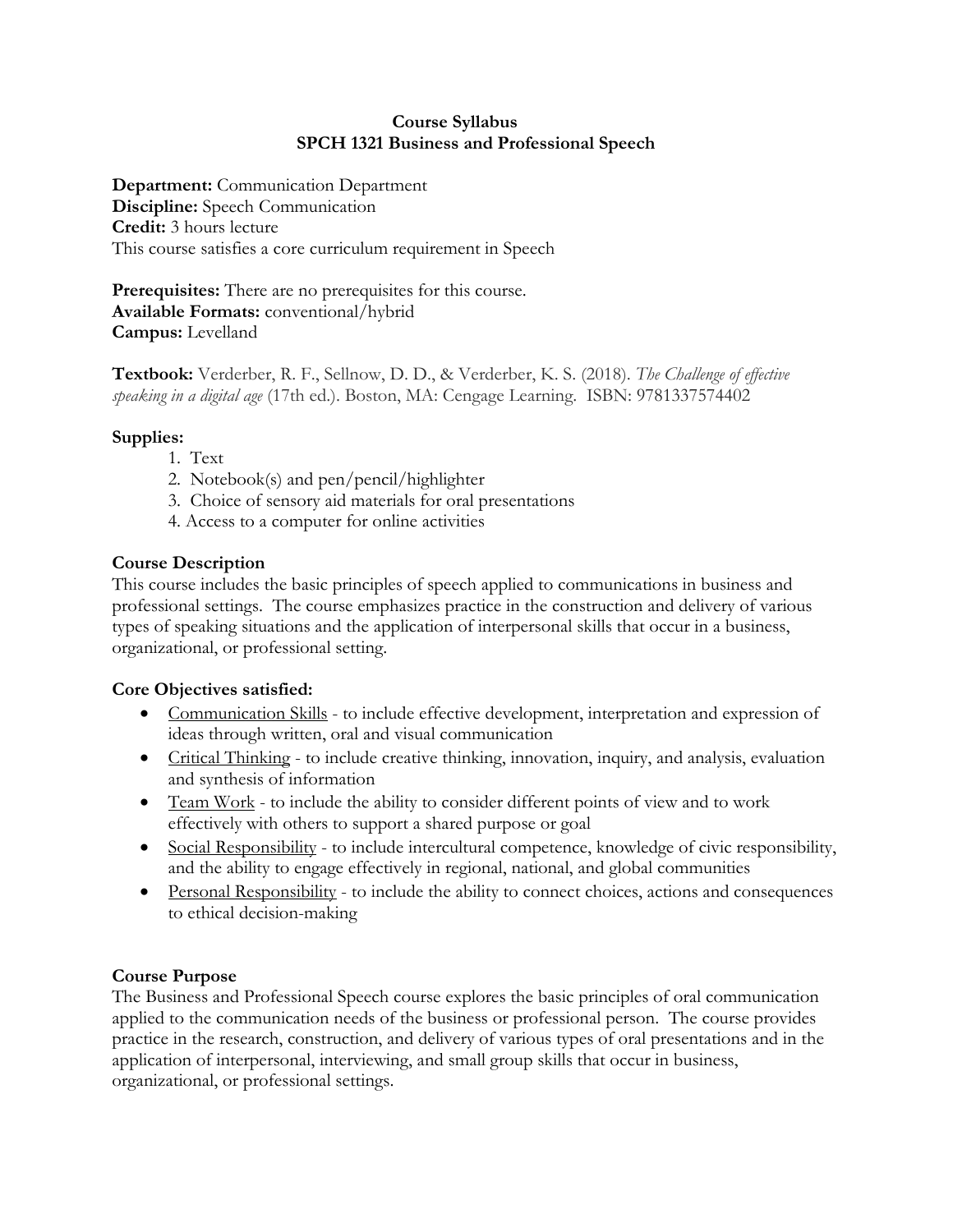## **Course Outcomes**

Upon completion of this course, the student should be able to demonstrate proficiency in the following areas:

- 1. **Communication Process:** Understand and apply the communication process.
- 2. **Communication Systems and Cultures:** Develop an awareness and understanding of communication systems and cultures.
- 3. **Verbal Communication:** Identify, prepare, and deliver clear messages and presentations.
- 4. **Nonverbal Communication:** Understand, define, utilize, and interpret different categories of nonverbal communication.
- 5. **Listening:** Understand the causes of poor listening, and realize the organizational and personal benefits of active listening.
- 6. **Interviewing:** Identify different types of interviews, evaluate effective interview skills, prepare job interview documents, and conduct an effective information gathering interview.
- 7. **Small Groups:** Identify the characteristics of small groups, identify the steps used for problem solving, and understand leadership tasks as well as functional and dysfunctional team behaviors.
- 8. **Public Speaking:** Successfully prepare and deliver multiple credible, confident presentations. Evaluate the speaking skill and content of other speakers.

## **Course Requirements**

- 1. To read the information assigned in the text; you will be tested on this material, in addition to class lecture/discussion materials on scheduled exams.
- 2. To perform speeches and written material in a language understood by the instructor and class.
- 3. To take thorough notes (no pictures of notes) and study all lecture material, informational handouts, and assigned readings.
- 4. To actively participate in class discussions and group activities.
- 5. To show maturity and professionalism in preparation of assignments and in classroom behavior.
- 6. **To show courteousness to fellow classmates/speakers (i.e. no electronic devices during speeches).**
- 7. To initiate consultations with the instructor whenever assistance is needed regarding class assignments.
- 8. To appropriately cite information obtained from other sources, both in written and verbal formats. Please refer to the academic honesty section below for further details.
- 9. To initiate withdrawal from the course if absences become excessive. Your professor will drop you from the course if you miss more than two weeks' worth of class. (Drops as follows Fall – Spring  $5<sup>th</sup>$  absence, Summer  $3<sup>rd</sup>$  absence).

## **Evaluation**

This department supports university policies of academic excellence as noted in the student handbook. Interpretation of grades should be considered within the university framework: A=excellent, B=good; C=average; D=inferior; and F=failure. Grades will be calculated based on the amount of points students earn and will be interpreted as: A=900-1000, B=800-899, C=700-799, D=600-699, F=599 and below.

Course grade will be assessed according to the completion of the following using points noted: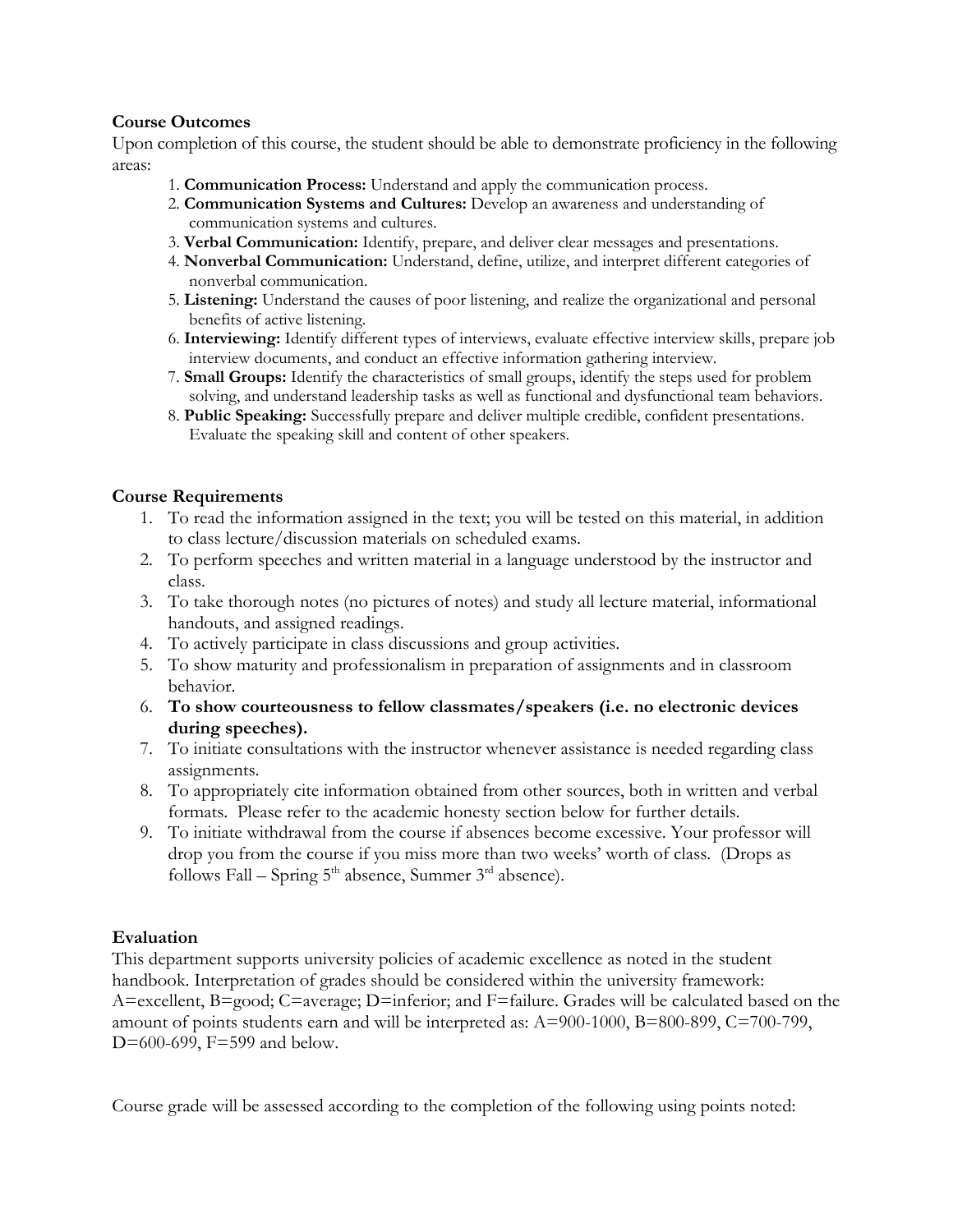| Exams, Major Presentations, Group Activities, Interviews | $600$ points |
|----------------------------------------------------------|--------------|
| Daily Work, Critiques, Class Participation, Quizzes      | $200$ points |
| Final Examination (read exemptions below)                | $200$ points |

| <b>Grade Distribution</b>        | 1000 points | <b>Your points</b> |
|----------------------------------|-------------|--------------------|
|                                  |             |                    |
| <b>Major Assignments</b>         |             |                    |
| <b>Communication Analysis</b>    | 100         |                    |
| Paper                            |             |                    |
| <b>Informative Speech</b>        | 100         |                    |
| <b>Persuasive Speech</b>         | 100         |                    |
| <b>Group Speech</b>              | 100         |                    |
| Exam 1                           | 100         |                    |
| Exam 2                           | 100         |                    |
|                                  |             |                    |
| <b>Other Assignments</b>         |             |                    |
| <b>Resume/Cover Letter</b>       | 100         |                    |
| <b>Attendance</b>                | 50          |                    |
| Participation                    | 50          |                    |
|                                  |             |                    |
| <b>Final Assignments</b>         |             |                    |
| <b>Career Research Interview</b> | 100         |                    |
| <b>Impromptu Speech</b>          | 100         |                    |
|                                  |             |                    |
| <b>Total Points</b>              | 1000        |                    |

#### **Graded Assignment Brief Descriptions**

1. **Exams and Final Assignments/Career Research Interview (400 points)**: Two examinations will be given in order to assess the students' grasp of the material covered in class. Two of the exams will be given during the course of the semester; the final exam will be given at the end of the semester. Exams will cover both material discussed in class and material from the textbook. \*\***You may be exempt from the final exam if you have perfect attendance or have 800 points at the end of the semester. (When all assignments are completed). \*\***

2. **Presentations (300 points)**: Several of the most common types of business presentations will be required of students. Students will be graded on their mastery of basic speaking principles and criteria given in class. Students will also be graded on their preparation for their presentations.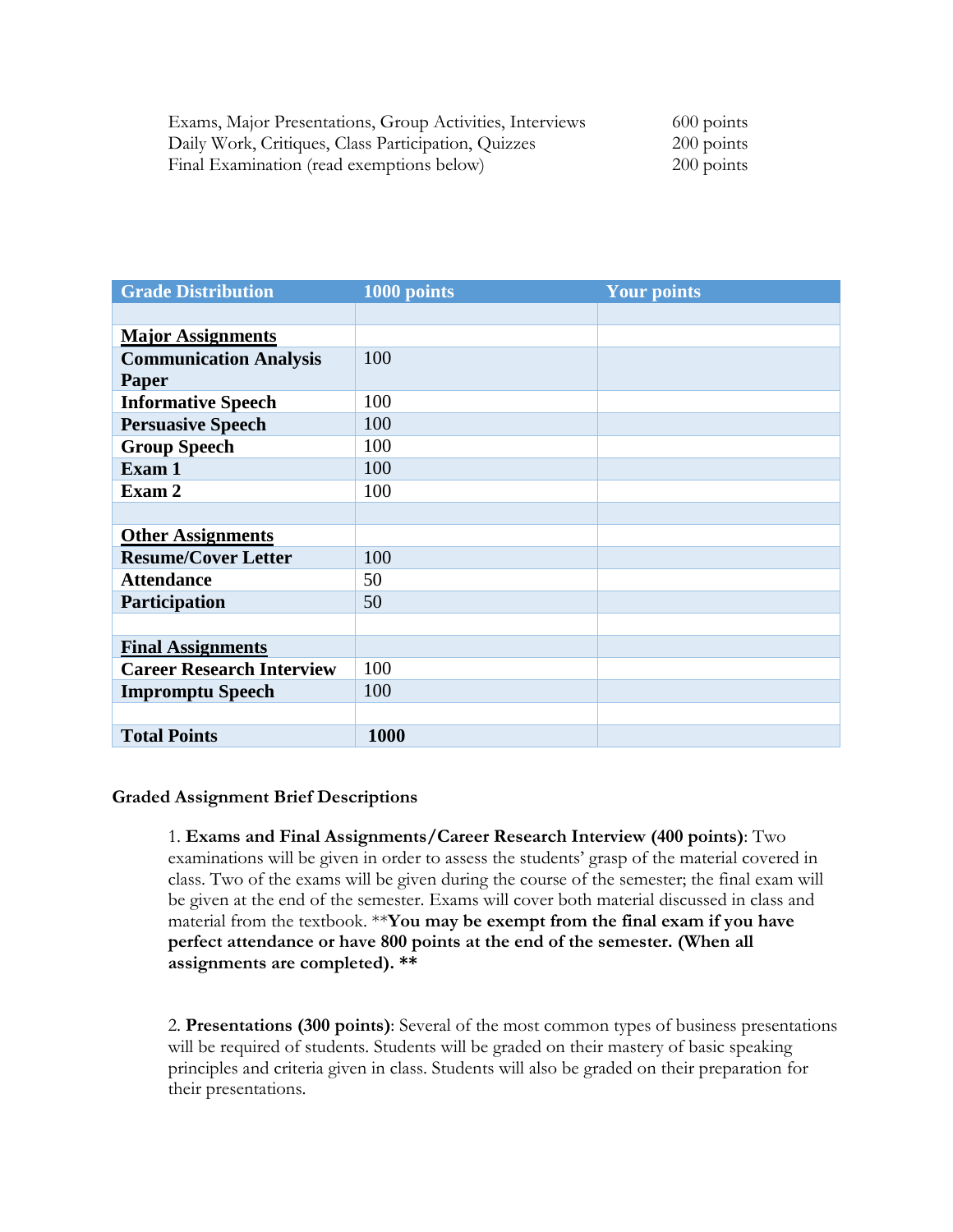3. **Cover Letter/Resume (100 points)**: Students will be required to submit a copy of their current cover letter and resume and will be expected to execute an interview to show a mastery of the interviewing skills and techniques discussed in class.

4. **Activities & Participation/Communication Analysis Paper (200 points)**: This is a highly interactive class that will involve a number of supporting activities. Students are expected to not only attend class, but to participate. Activities & participation points will be awarded for students who are in class. Students will not be allowed to make up activities for days that they miss. The Communication Analysis Paper will require students to critically apply what they have learned in class about the essential components of the communication process.

#### **Attendance Policy**

Students are expected to attend all classes in order to be successful in a course. The student may be administratively withdrawn from the course when absences become excessive as defined in the course syllabus.

When an unavoidable reason for class absence arises, such as illness, an official trip authorized by the college or an official activity, the instructor may permit the student to make up work missed. It is the student's responsibility to complete work missed within a reasonable period of time as determined by the instructor. Students are officially enrolled in all courses for which they pay tuition and fees at the time of registration. Should a student, for any reason, delay in reporting to a class after official enrollment, absences will be attributed to the student from the first class meeting.

Students who enroll in a course but have "Never Attended" by the official census date, as reported by the faculty member, will be administratively dropped by the Office of Admissions and Records. A student who does not meet the attendance requirements of a class as stated in the course syllabus and does not officially withdraw from that course by the official census date of the semester, may be administratively withdrawn from that course and receive a grade of "X" or "F" as determined by the instructor. Instructors are responsible for clearly stating their administrative drop policy in the course syllabus, and it is the student's responsibility to be aware of that policy.

It is the student's responsibility to verify administrative drops for excessive absences through MySPC using his or her student online account. If it is determined that a student is awarded financial aid for a class or classes in which the student never attended or participated, the financial aid award will be adjusted in accordance with the classes in which the student did attend/participate and the student will owe any balance resulting from the adjustment.

## **Specific Attendance Policy Restated**

1. All students enrolled for this course are expected to attend class regularly, be on time, and remain until dismissed.

2. Roll will be taken at each class meeting.

3. If a student is tardy, he/she should speak with the instructor after class to avoid having tardies count toward absences.

4. Two (2) tardies in a MW, TR, or summer class will constitute an absence.

5. If a student leaves class prior to dismissal of the class, he/she will be counted absent.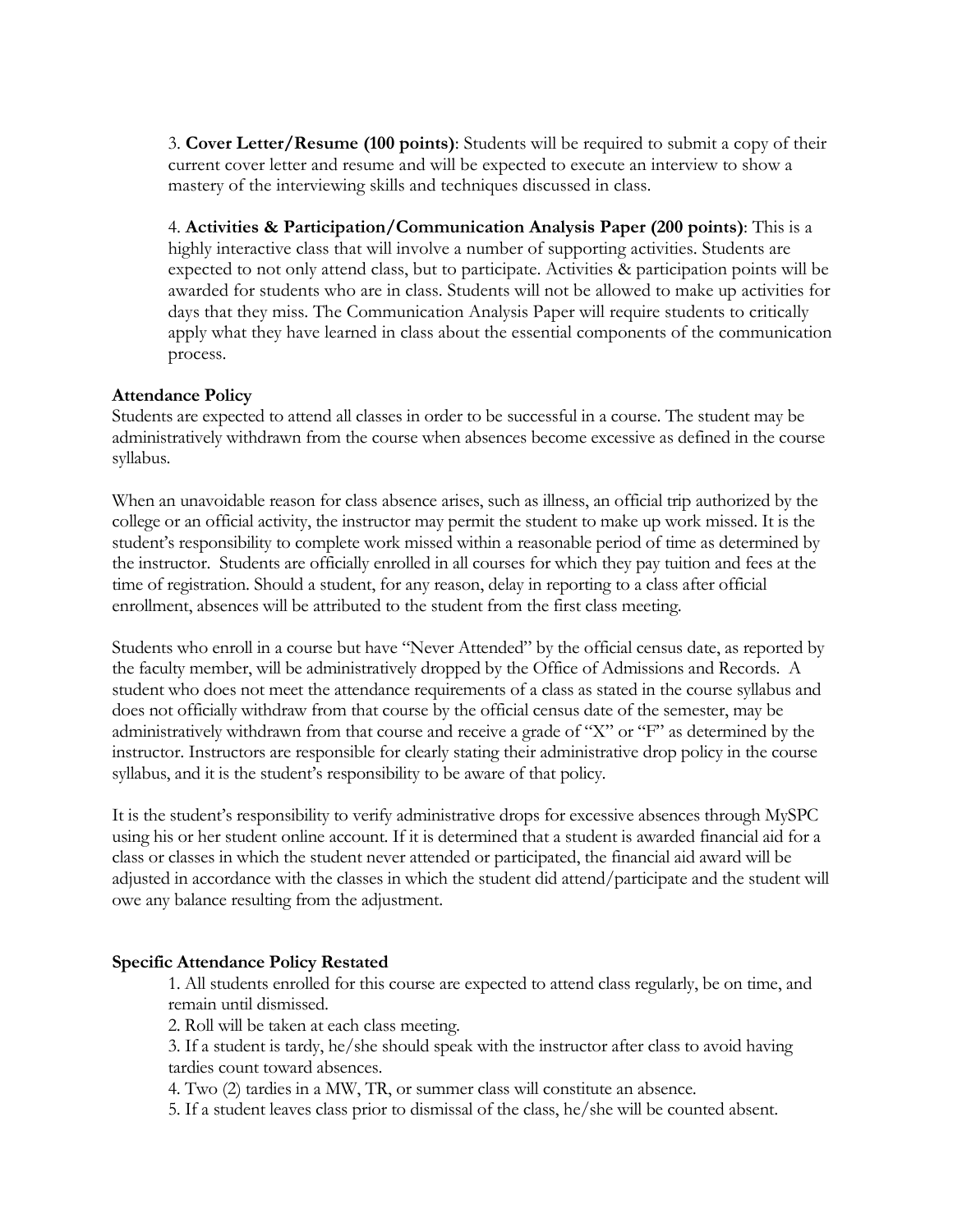6. Whenever absences become excessive and minimum course objectives cannot be met, the student should initiate withdrawal from the course.

7. "Excessive absences" can be defined as more than FOUR (4) unexcused absences through the course of the semester.

8. The only absences labeled as "excused" are those absences due to participation in school functions, or documentable absences due to illness (doctor's note required in the next class period), or a death in the family requires the student to be in attendance of a funeral (proof required).

9. The instructor will administratively drop a student due to excessive absences.

10. Students are responsible for all classwork covered during absences from class even in cases in which they are able to satisfy the instructor that the absence was unavoidable.

11. Absences one day over your allotment may lower your final course total by 10 points.

12. Each subsequent absence may lower your final course total by 5 points.

13. If minimum objectives cannot be met, the student should withdraw from the course.

#### **Make-Up Policy**

Make-up work is NOT guaranteed. All work has a deadline and deadlines must be met even if the student is absent. See the professor's locator information for emailing work if you are not in class. An absence on the day that you are scheduled for oral presentations or examinations will result in a grade of zero for the assignment unless you meet one of the following requirements. Students may only make up speeches in the event of sickness or the death of a family member and in both cases must provide proof. In the case of sickness, a doctor's note is required to make up a speech. If you don't go to the doctor, then you are not sick enough to miss class! In the event of a funeral, the funeral program or obituary is required. These are the only two cases accepted for any form of makeup speeches. Being unprepared OR not knowing the date of your speech is not an acceptable excuse! If, according to the instructor's discretion, the student is allowed to make up such a presentation or exam, the student will automatically receive a grade drop of 20 points for the assignment. Only ONE speech may be made up during the semester on the designated date for make ups.

#### **Academic Honesty**

It is my expectation and the institution's that appropriate citation and documentation be given for materials and information obtained from other sources. Cases of plagiarism will be treated as will any case of academic dishonesty, with at least a failing grade for the assignment/examination. In addition, the student may be dropped from the course with a failing grade. See the **SPC Student** Handbook for more information.

## **ADA Statement**

Students with disabilities, including but not limited to physical, psychiatric, or learning disabilities, who wish to request accommodations in this class should notify the Disability Services Office early in the semester so that the appropriate arrangements may be made. In accordance with federal law, a student requesting accommodations must provide acceptable documentation of his/her disability. For more information, call or visit the Disability Services Office at the Levelland Campus, (806) 716-2577.

#### **Diversity Statement**

In this class, the teacher will establish and support an environment that values and nurtures individual and group differences and encourages engagement and interaction. Understanding and respecting multiple experiences and perspectives will serve to challenge and stimulate all of us to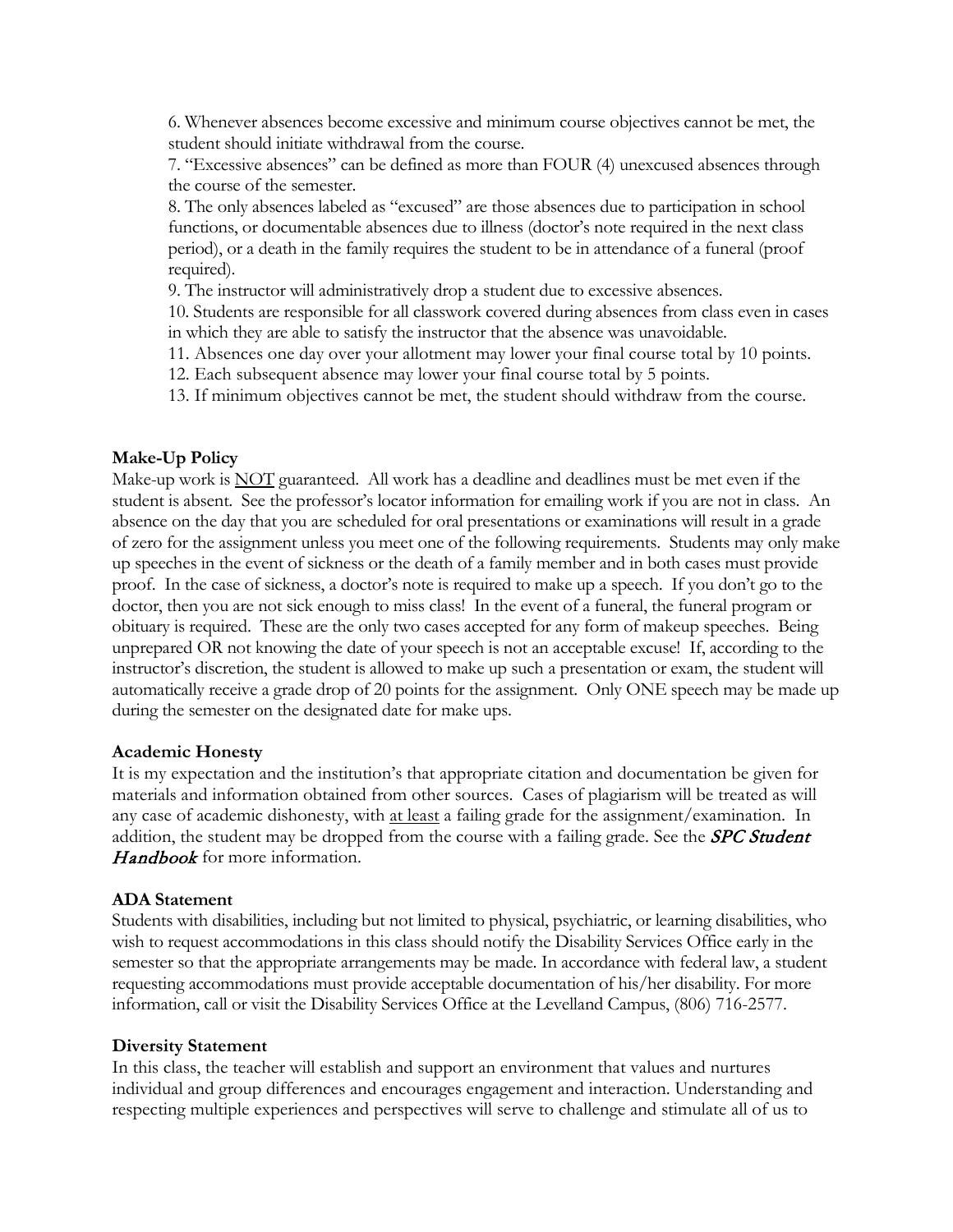learn about others, about the larger world and about ourselves. By promoting diversity and intellectual exchange, we will not only mirror society as it is, but also model society as it should and can be.

## **Campus Concealed Carry Statement**

South Plains College permits the lawful carry of concealed handguns in accordance with Texas state law, and Texas Senate Bill 11. Individuals possessing a valid License to Carry permit, or the formerly issued Concealed Handgun License, may carry a concealed handgun at all campus locations except for the following.

Natatorium

For a complete list of campus carry exclusions zones by event, please visit <http://www.southplainscollege.edu/campuscarry.php>

## **Contacting your Instructor**

Please feel free to contact your instructor if you have questions or concerns about your progress in this class. Please try to let your instructor know in advance if you will have to miss class. You may contact your instructor by phone or email. You will find your instructor's contact information in the employee directory at the link below.

<http://www2.southplainscollege.edu/information-for/employees/employee-directory>